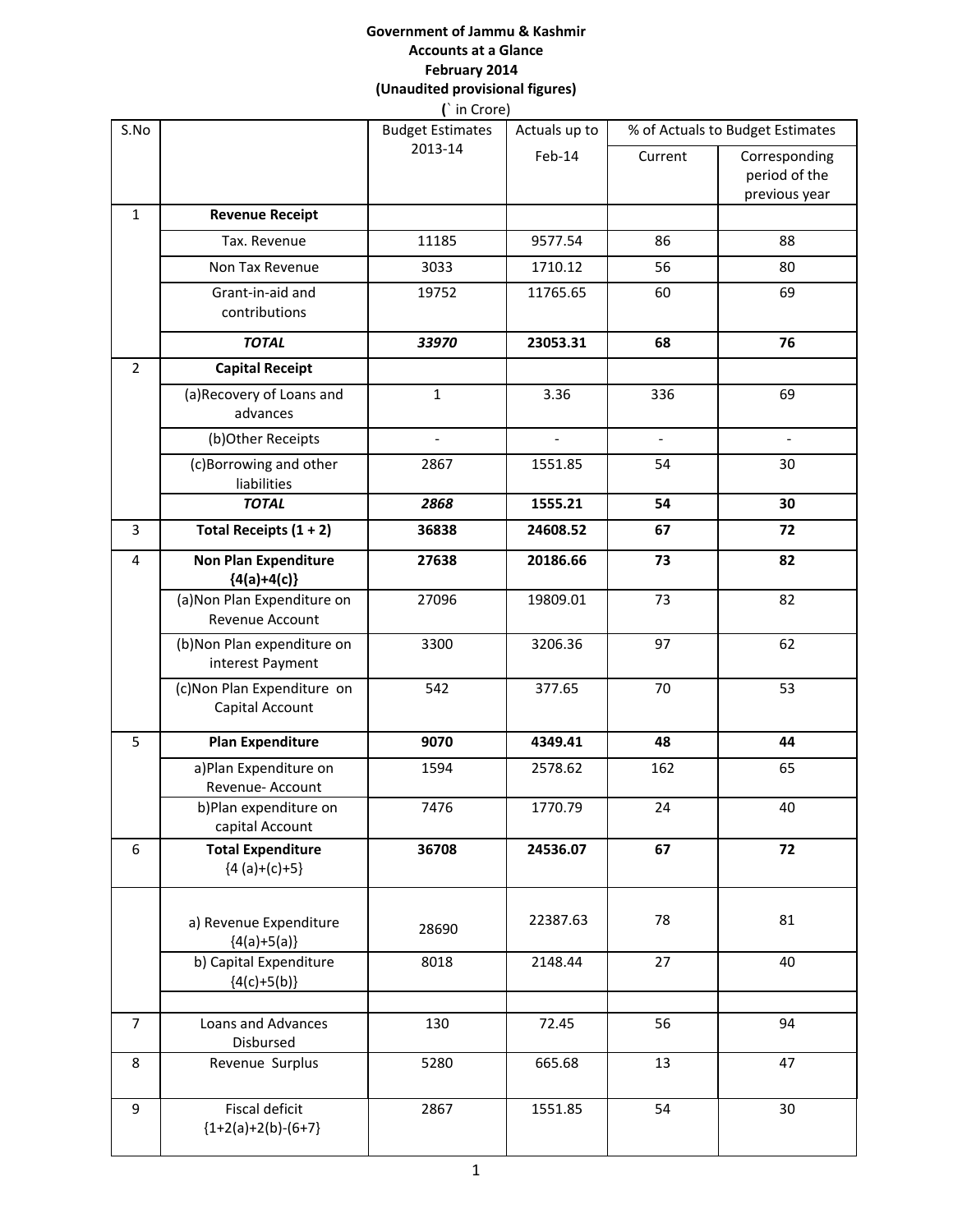# (Format of the Progressive Figures)

## TAX REVENUE

|                 |         |             |         | in Crore)   |
|-----------------|---------|-------------|---------|-------------|
| <b>Months</b>   | 2013-14 |             | 2012-13 |             |
|                 | Monthly | Progressive | Monthly | Progressive |
| April, 2013     | 860.26  | 860.26      | 999.67  | 999.67      |
| May, 2013       | 1119.99 | 1980.25     | 355.81  | 1355.48     |
| June, 2013      | 372.97  | 2533.22     | 238.95  | 1594.43     |
| July, 2013      | 1477.79 | 3831.01     | 805.67  | 2400.10     |
| August, 2013    | 292.92  | 4123.93     | 402.33  | 2802.43     |
| September, 2013 | 399.02  | 4522.95     | 247.86  | 3070.29     |
| October, 2013   | 1155.05 | 5678.00     | 854.70  | 3924.99     |
| November, 2013  | 1326.86 | 7004.86     | 281.90  | 4206.89     |
| December, 2013  | 613.74  | 7618.60     | 1728.96 | 5935.85     |
| January, 2014   | 1412.25 | 9030.85     | 2023.62 | 7959.47     |
| February, 2014  | 546.69  | 9577.54     | 522.30  | 8481.77     |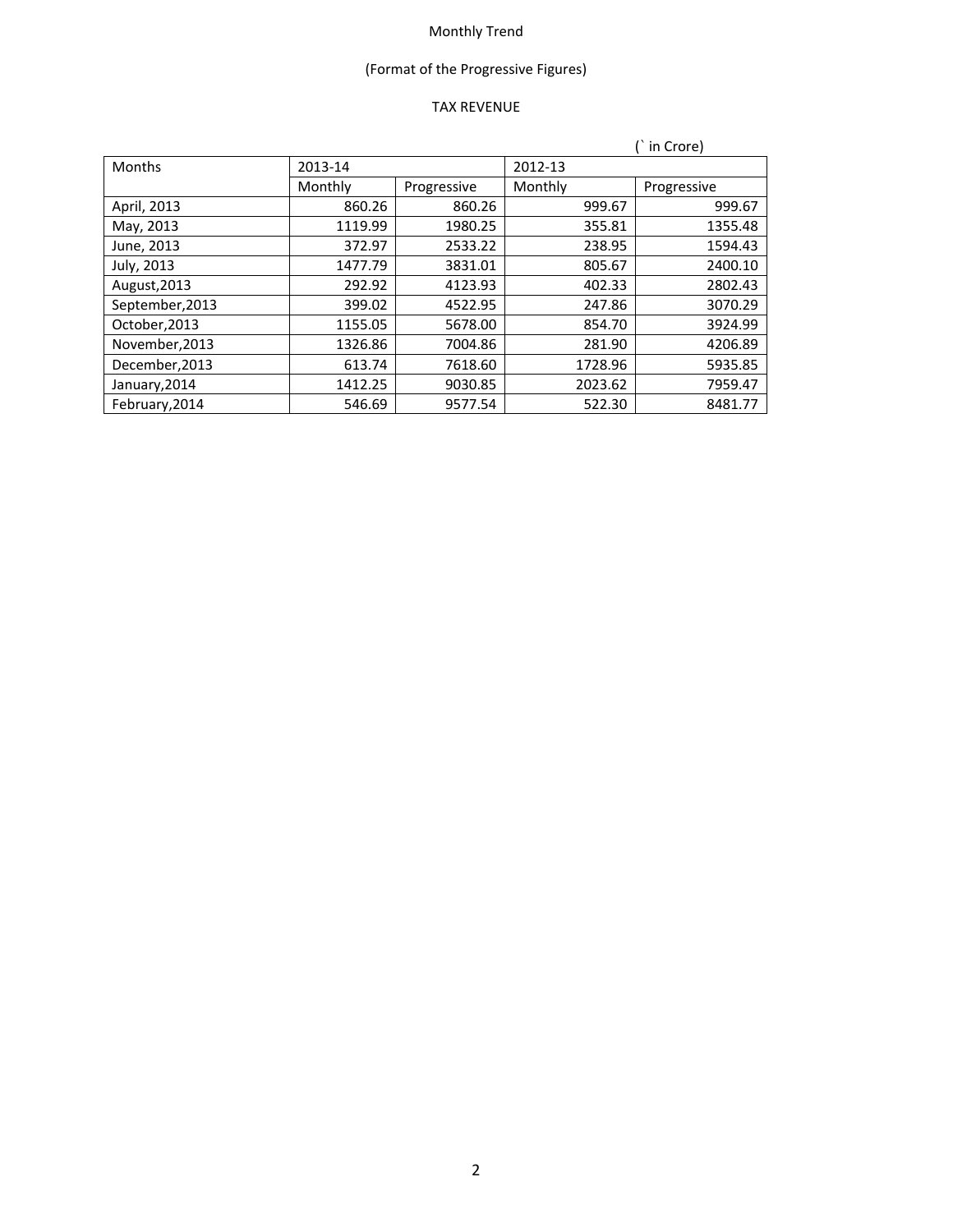## (Format of the Progressive Figures)

#### NON‐TAX REVENUE

| <b>Months</b>     | 2013-14        |             | 2012-13        |             |
|-------------------|----------------|-------------|----------------|-------------|
|                   | <b>Monthly</b> | Progressive | <b>Monthly</b> | Progressive |
| April, 2013       | 109.99         | 109.99      | 50.08          | 50.08       |
| May, 2013         | 107.71         | 217.70      | 217.30         | 267.38      |
| June, 2013        | 112.51         | 330.21      | 70.41          | 337.79      |
| <b>July, 2013</b> | 155.42         | 485.63      | 112.68         | 450.47      |
| August, 2013      | 276.16         | 761.79      | 113.45         | 563.92      |
| September, 2013   | 126.65         | 888.44      | 445.04         | 1008.96     |
| October, 2013     | 149.43         | 1037.67     | 132.23         | 1141.19     |
| November, 2013    | 213.23         | 1250.90     | 111.70         | 1252.89     |
| December, 2013    | 147.04         | 1397.94     | 116.98         | 1369.87     |
| January, 2014     | 157.84         | 1555.78     | 210.81         | 1580.68     |
| February, 2014    | 154.34         | 1710.12     | 106.53         | 1687.21     |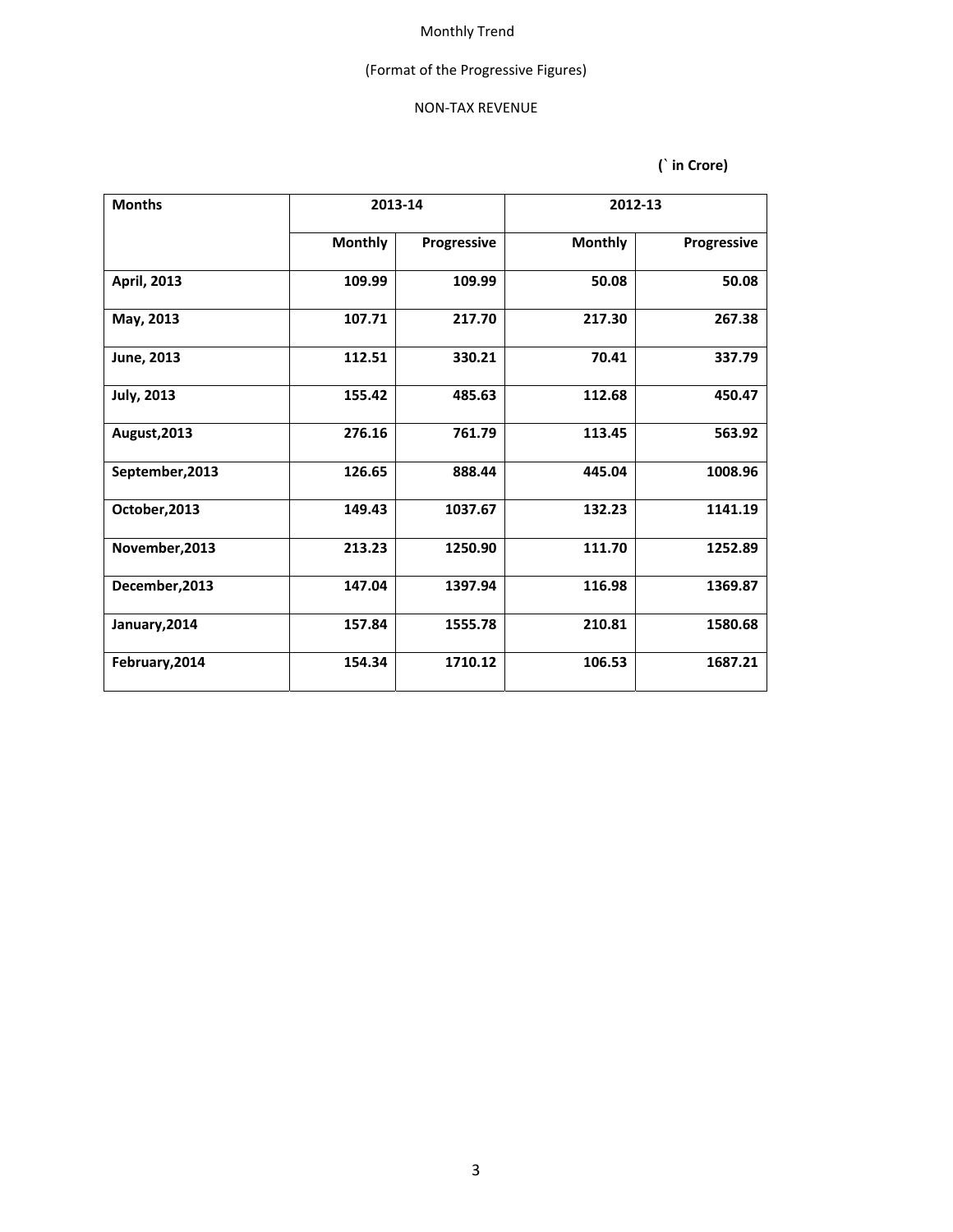### **(Format of the Progressive Figures)**

### **REVENUE RECEIPTS**

#### **OF GRANT‐IN‐AID AND CONTRIBUTION**

| <b>Months</b>      |                | 2013-14     |                | 2012-13     |
|--------------------|----------------|-------------|----------------|-------------|
|                    | <b>Monthly</b> | Progressive | <b>Monthly</b> | Progressive |
| <b>April, 2013</b> |                | -           | 483.00         | 483.00      |
| May, 2013          | 1441.79        | 1441.79     |                | 483.00      |
| June, 2013         |                | 1441.79     | 1.50           | 484.50      |
| <b>July, 2013</b>  | 1878.22        | 3320.01     | $\blacksquare$ | 484.50      |
| August, 2013       |                | 3320.01     |                | 484.50      |
| September, 2013    | 1134.21        | 4454.22     |                | 484.50      |
| October, 2013      |                | 4454.22     |                | 484.50      |
| November, 2013     | 3135.23        | 7589.45     | 0.90           | 485.40      |
| December, 2013     | 1840.97        | 9430.42     | 5487.52        | 5972.92     |
| January, 2014      | 479.15         | 9909.57     | 4484.62        | 10457.54    |
| February, 2014     | 1856.08        | 11765.65    | 2052.07        | 12509.61    |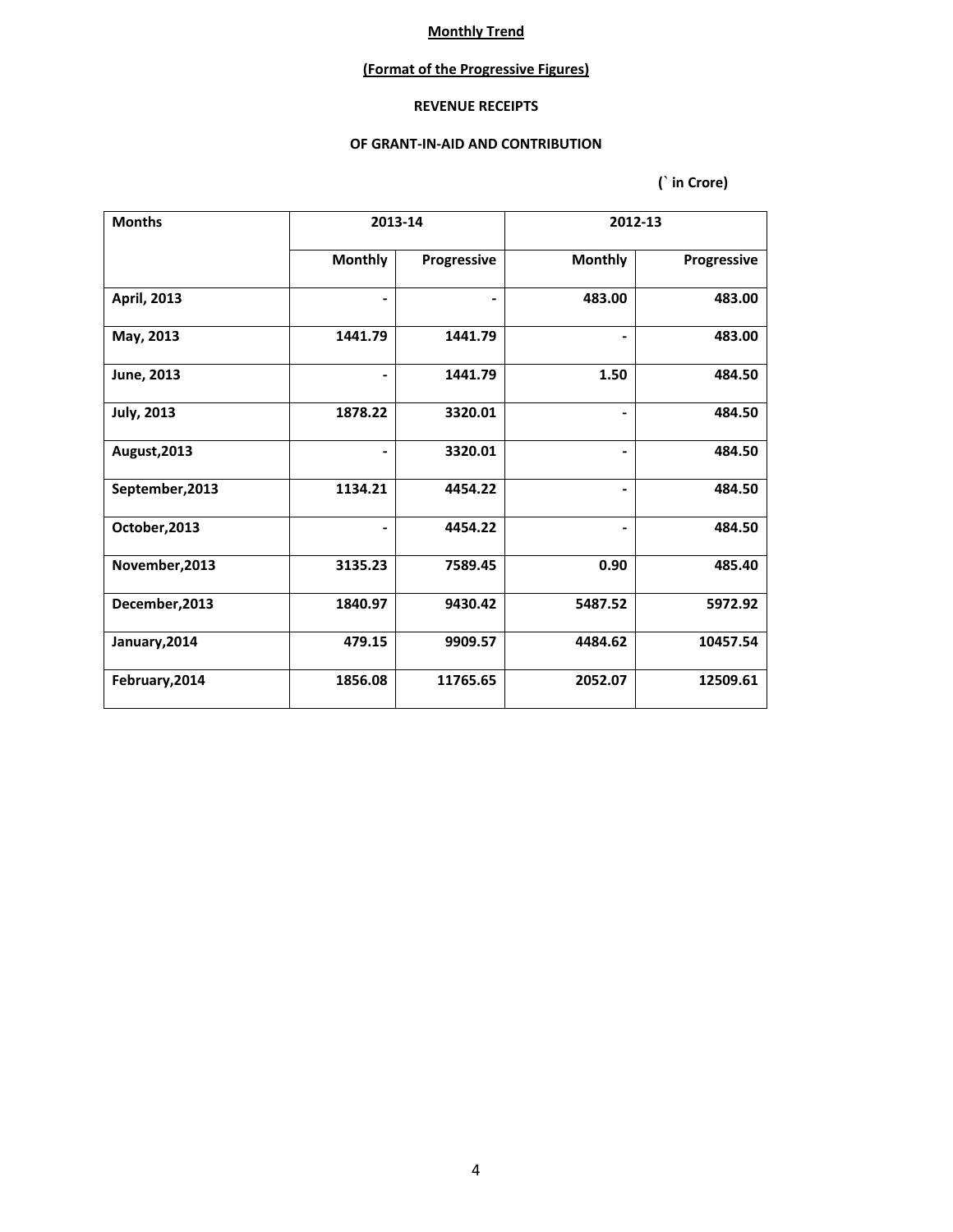## **(Format of the Progressive Figures)**

### **RECOVERY OF LOANS & ADVANCES**

| <b>Months</b>     |                | 2013-14     | 2012-13        |             |
|-------------------|----------------|-------------|----------------|-------------|
|                   | <b>Monthly</b> | Progressive | <b>Monthly</b> | Progressive |
| April, 2013       | 0.15           | 0.15        | 0.14           | 0.14        |
| May, 2013         | 0.10           | 0.25        | 0.10           | 0.24        |
| June, 2013        | 0.12           | 0.37        | 0.17           | 0.41        |
| <b>July, 2013</b> | 0.14           | 0.51        | 0.11           | 0.52        |
| August, 2013      | 0.16           | 0.67        | 0.09           | 0.61        |
| September, 2013   | 0.17           | 0.84        | 0.09           | 0.70        |
| October, 2013     | 0.12           | 0.96        | 0.21           | 0.91        |
| November, 2013    | 0.11           | 1.07        | 0.06           | 0.97        |
| December, 2013    | 0.13           | 1.20        | 0.15           | 1.12        |
| January, 2014     | 0.12           | 1.32        | 0.13           | 1.25        |
| February, 2014    | 2.04           | 3.36        | 0.12           | 1.37        |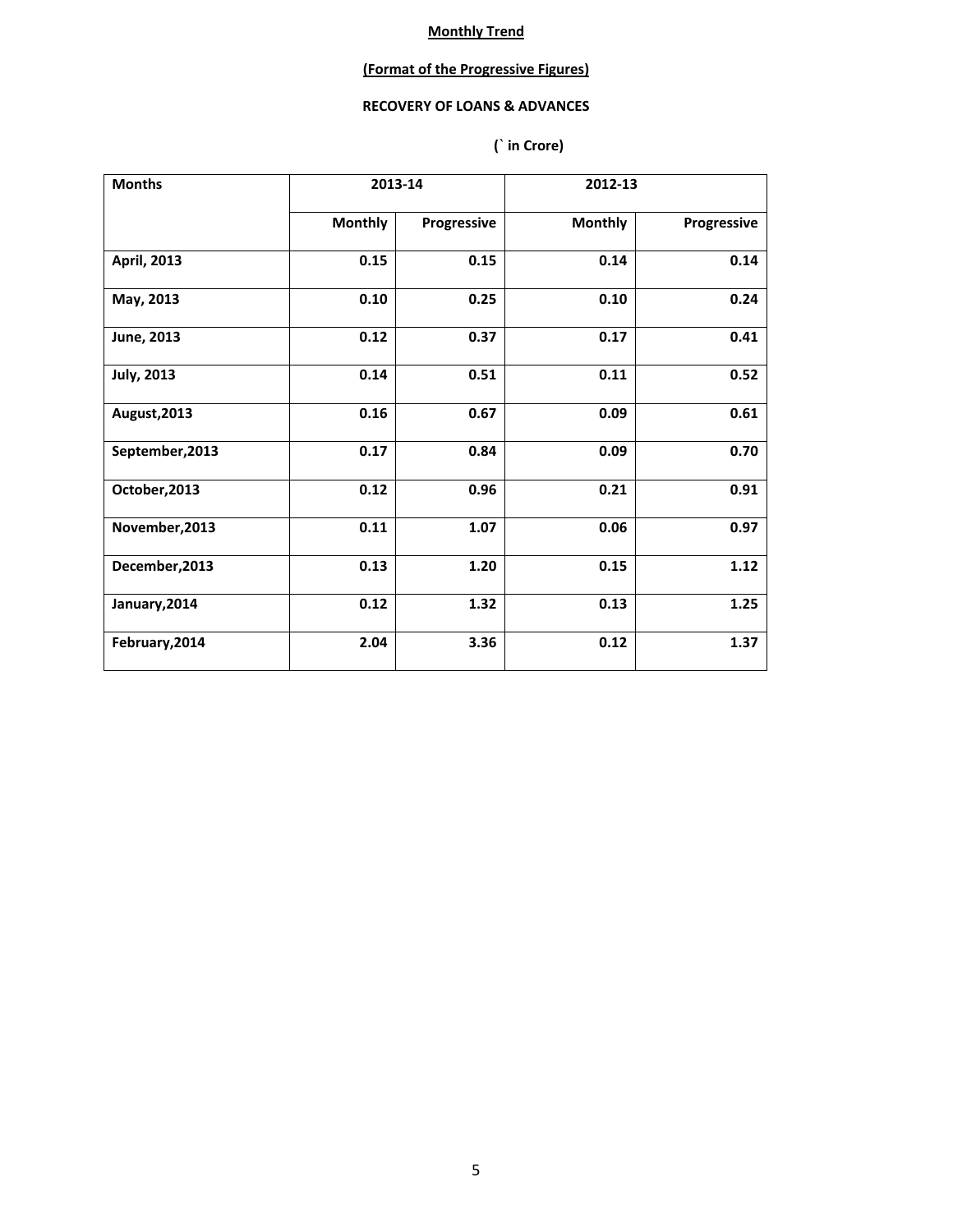### **(Format of the Progressive Figures)**

#### **BORROWING & OTHER LIABILITIES**

 **(` in Crore)**

| <b>Months</b>       | 2013-14        |             |                | 2012-13     |
|---------------------|----------------|-------------|----------------|-------------|
|                     | <b>Monthly</b> | Progressive | <b>Monthly</b> | Progressive |
| April, 2013         | 522.65         | 522.65      | 386.17         | 386.17      |
| May, 2013           | 485.58         | 1008.23     | 919.92         | 1306.09     |
| June, 2013          | 994.13         | 1902.36     | 1118.72        | 2424.81     |
| <b>July, 2013</b>   | 834.97         | 1067.39     | 1250.74        | 3675.55     |
| <b>August, 2013</b> | 1153.93        | 2221.32     | 1671.10        | 5346.65     |
| September, 2013     | 98.75          | 2320.07     | 1045.82        | 6392.47     |
| October, 2013       | 1258.87        | 3578.94     | 1867.31        | 8259.78     |
| November, 2013      | **(-)1662.25   | 1916.69     | 1209.64        | 9469.42     |
| December, 2013      | $(-)788.54$    | 1128.15     | $(-)4325.99$   | 5143.43     |
| January, 2014       | 689.14         | 1817.29     | $(-)3764.17$   | 1379.26     |
| February, 2014      | #(-)265.44     | 1551.85     | $(-)610.41$    | 768.85      |

\*\* Taken less by 0.02 crore for rounding adjustment

# Rounding adjustment carried out by adding (-)0.01 crore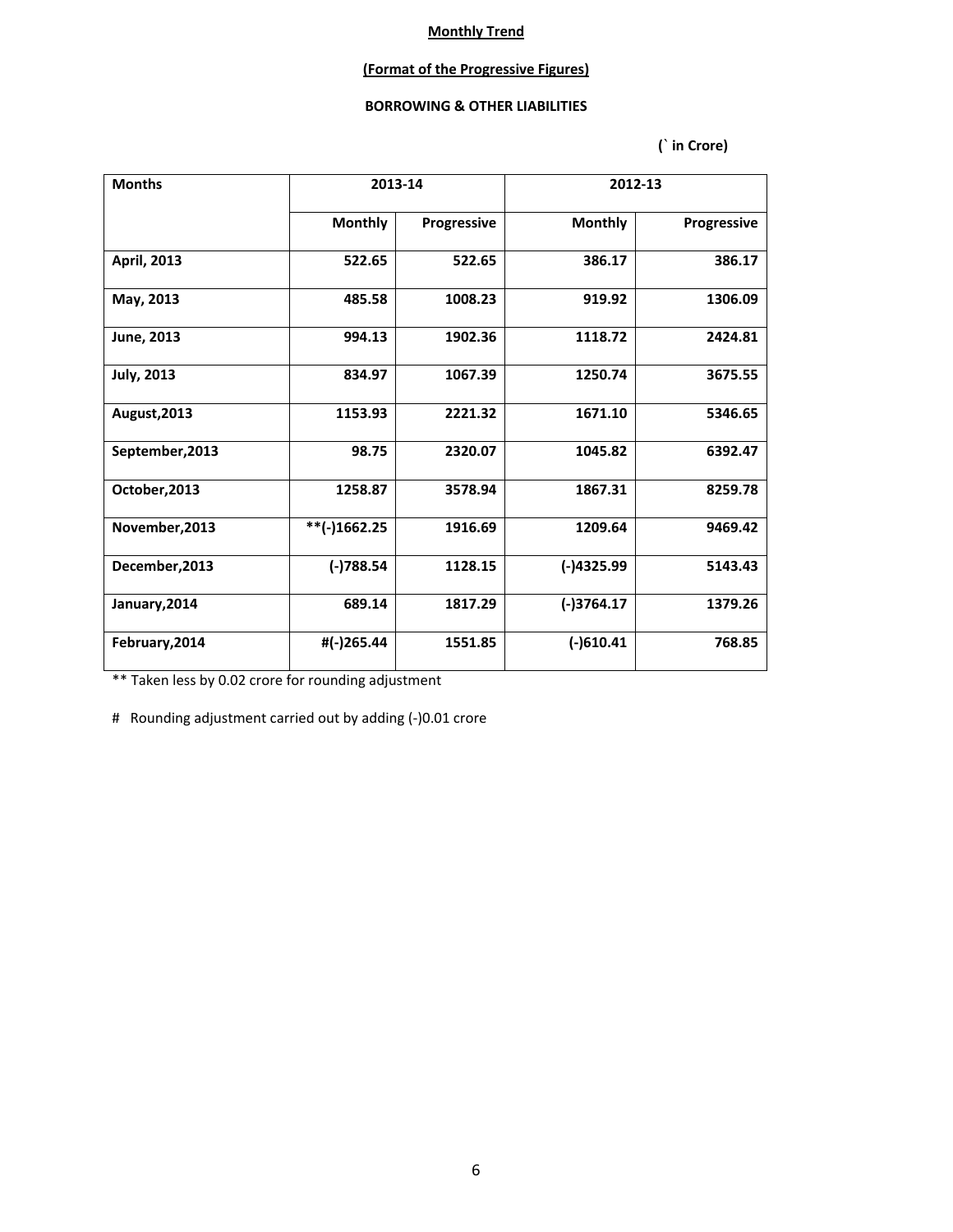# **(Format of the Progressive Figures)**

### **NON PLAN EXPENDITURE ON REVENUE ACCOUNT**

| <b>Months</b>      | 2013-14        |             | 2012-13        |             |
|--------------------|----------------|-------------|----------------|-------------|
|                    | <b>Monthly</b> | Progressive | <b>Monthly</b> | Progressive |
| <b>April, 2013</b> | 1455.34        | 1455.34     | 1852.09        | 1852.09     |
| May, 2013          | 1516.00        | 2971.34     | 1384.37        | 3236.46     |
| June, 2013         | 1232.19        | 4203.53     | 1326.29        | 4562.75     |
| <b>July, 2013</b>  | 2444.04        | 6647.57     | 1875.79        | 6438.54     |
| August, 2013       | 1402.80        | 8050.37     | 1753.40        | 8191.94     |
| September, 2013    | 1495.56        | 9545.93     | 1383.15        | 9575.09     |
| October, 2013      | 2116.01        | 11661.94    | 2354.71        | 11929.80    |
| November, 2013     | 2574.58        | 14236.52    | 1182.99        | 13112.79    |
| December, 2013     | 1542.53        | 15779.05    | 2551.45        | 15664.24    |
| January, 2014      | 2212.12        | 17991.17    | 2284.67        | 17948.91    |
| February, 2014     | 1817.84        | 19809.01    | 1477.97        | 19426.88    |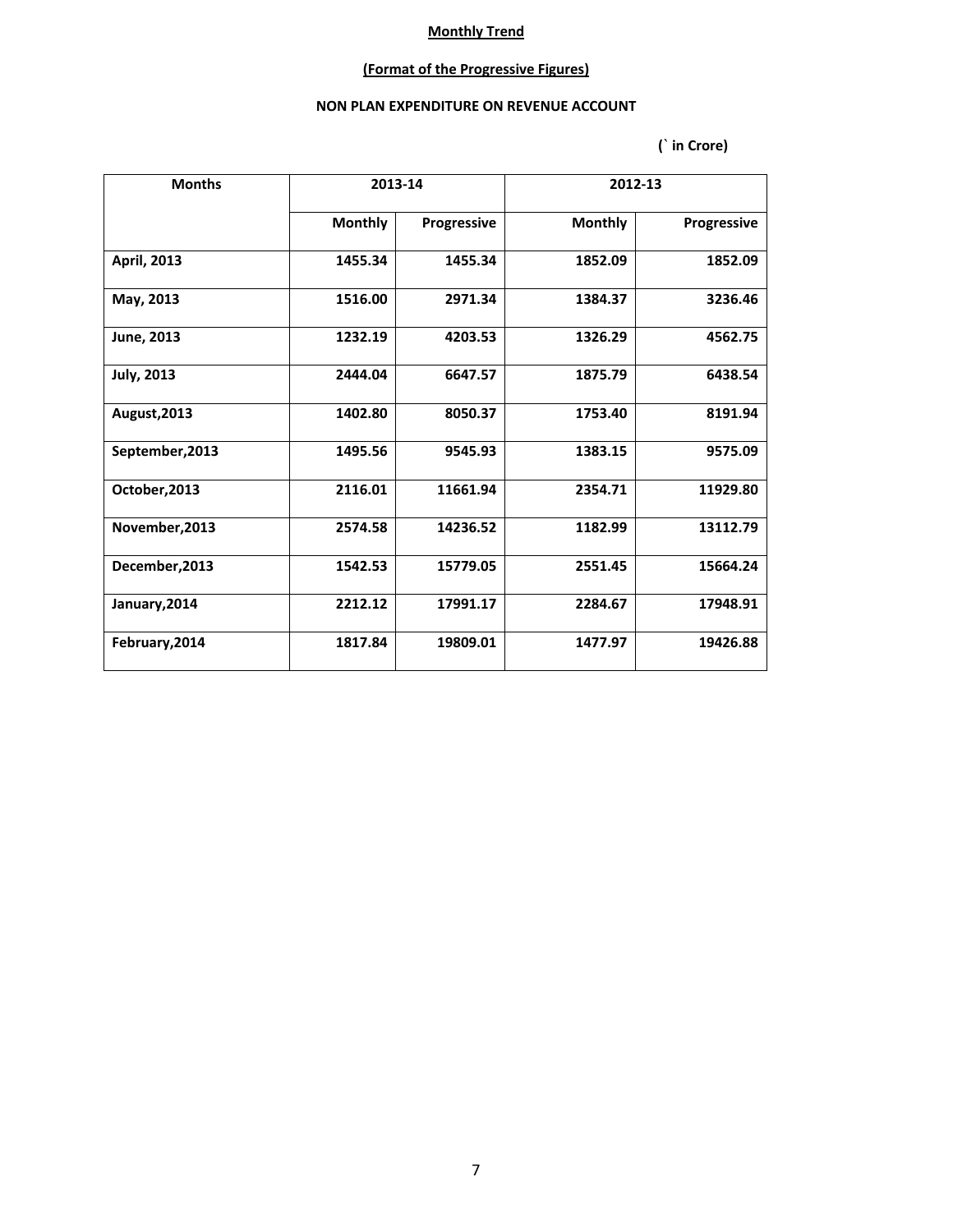# **(Format of the Progressive Figures)**

### **NON PLAN EXPENDITURE ON INTEREST PAYMENT**

| <b>Months</b>      |                | 2013-14     |                | 2012-13     |
|--------------------|----------------|-------------|----------------|-------------|
|                    | <b>Monthly</b> | Progressive | <b>Monthly</b> | Progressive |
| <b>April, 2013</b> |                | ۰.          | 96.62          | 96.62       |
| May, 2013          | 1490.18        | 1490.18     |                | 96.62       |
| June, 2013         |                | 1490.19     | 1.23           | 97.85       |
| <b>July, 2013</b>  | 127.06         | 1617.24     | 10.56          | 108.41      |
| August, 2013       | ۰.             | 1617.24     |                | 108.41      |
| September, 2013    |                | 1617.24     | 4.07           | 112.48      |
| October, 2013      | 3.43           | 1620.67     |                | 112.48      |
| November, 2013     | 1169.61        | 2790.28     | 0.11           | 112.59      |
| December, 2013     | Nil            | 2790.28     | 656.78         | 769.37      |
| January, 2014      | 413.55         | 3203.83     | 718.45         | 1487.82     |
| February, 2014     | 2.53           | 3206.36     | 168.77         | 1656.59     |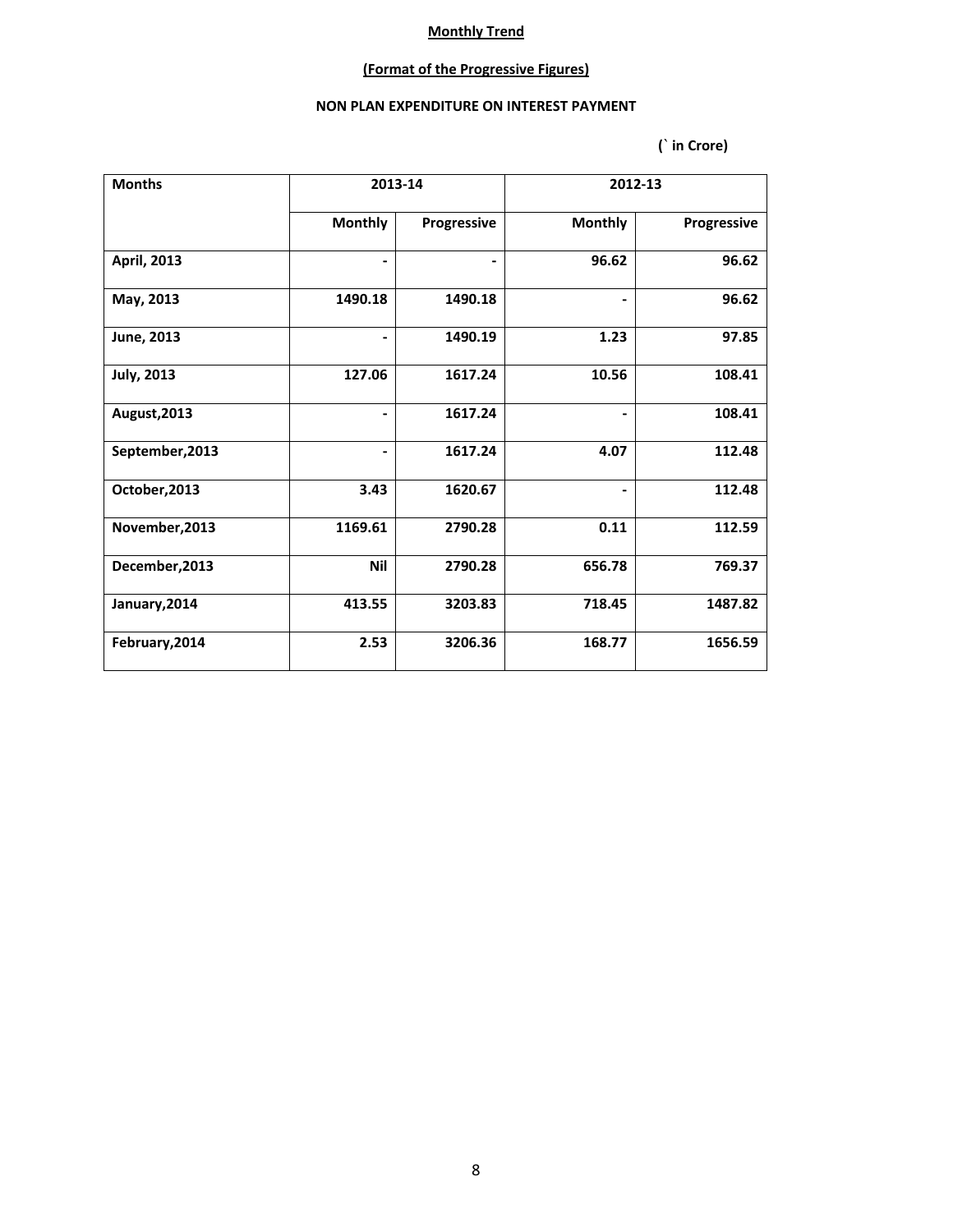# **(Format of the Progressive Figures)**

### **NON PLAN EXPENDITURE ON CAPITAL ACCOUNT**

| <b>Months</b>     |                | 2013-14<br>2012-13 |                |             |
|-------------------|----------------|--------------------|----------------|-------------|
|                   | <b>Monthly</b> | Progressive        | <b>Monthly</b> | Progressive |
| April, 2013       | 6.10           | 6.10               | $(-)18.59$     | $(-)18.59$  |
| May, 2013         | 20.60          | 26.70              | $(-)1.93$      | $(-)20.52$  |
| June, 2013        | 31.38          | 58.08              | $(-)7.03$      | $(-)27.55$  |
| <b>July, 2013</b> | 14.02          | 72.10              | $(-)23.00$     | $(-)4.55$   |
| August, 2013      | 12.84          | 84.94              | 26.86          | 31.41       |
| September, 2013   | 41.84          | 126.78             | 50.98          | 82.39       |
| October, 2013     | 44.63          | 171.41             | 19.01          | 101.40      |
| November, 2013    | 19.27          | 190.68             | 45.85          | 147.25      |
| December, 2013    | 38.05          | 228.73             | 22.83          | 170.08      |
| January, 2014     | 95.17          | 323.90             | 46.76          | 216.84      |
| February, 2014    | 53.75          | 377.65             | 19.90          | 236.74      |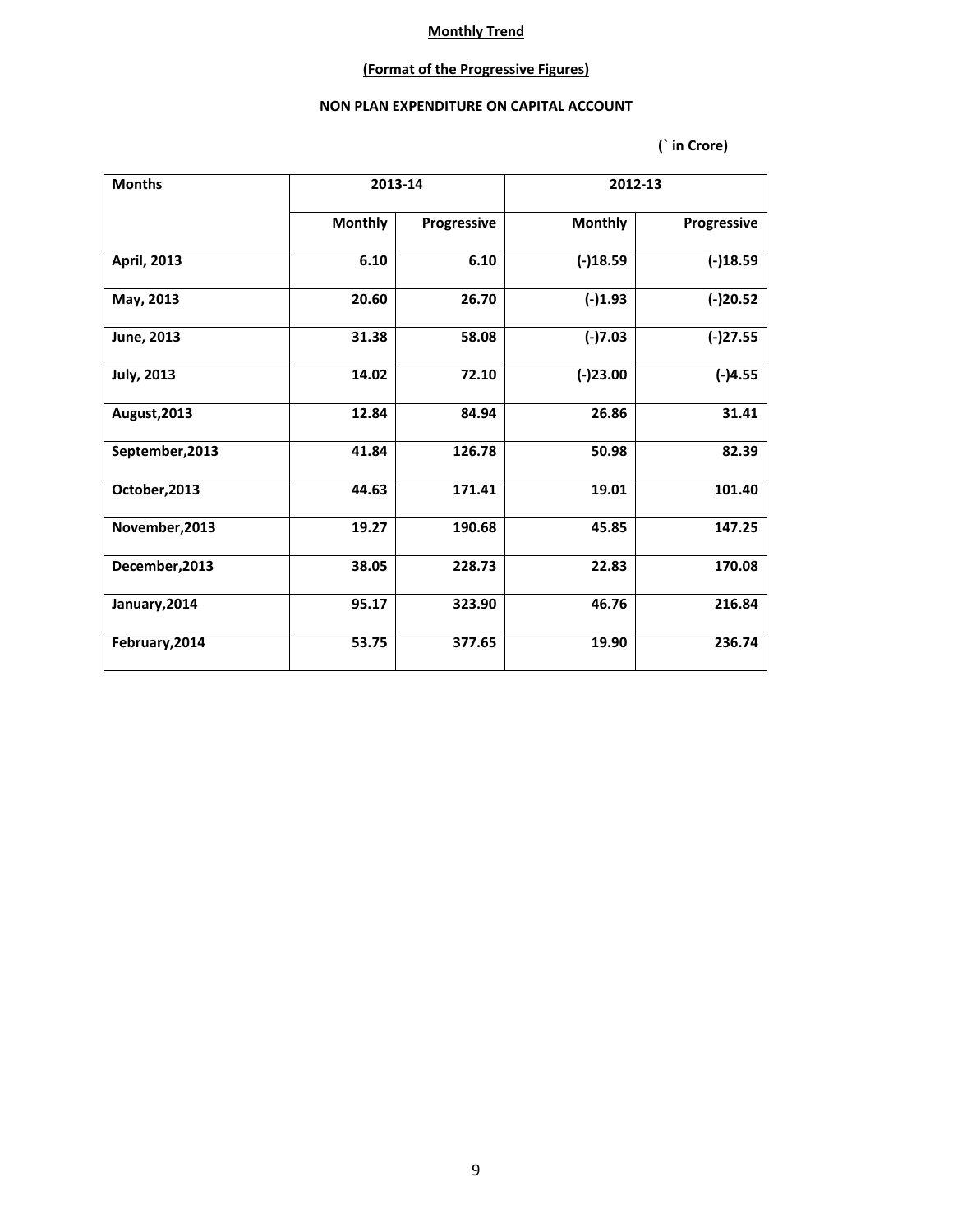### **(Format of the Progressive Figures)**

### **PLAN EXPENDITURE ON REVENUE ACCOUNT**

| <b>Months</b>      |                | 2013-14     |                | 2012-13     |  |
|--------------------|----------------|-------------|----------------|-------------|--|
|                    | <b>Monthly</b> | Progressive | <b>Monthly</b> | Progressive |  |
| <b>April, 2013</b> | 33.99          | 33.99       | 76.26          | 76.26       |  |
| May, 2013          | 1531.31        | 1565.30     | 58.56          | 134.82      |  |
| June, 2013         | 70.45          | 1635.75     | 46.46          | 181.28      |  |
| <b>July, 2013</b>  | 79.56          | 1715.31     | 90.25          | 271.53      |  |
| August, 2013       | 115.31         | 1830.62     | -              | 271.53      |  |
| September, 2013    | 54.69          | 1885.31     | 172.53         | 444.06      |  |
| October, 2013      | 149.36         | 2034.67     | 154.18         | 598.24      |  |
| November, 2013     | 124.49         | 2159.16     | 67.51          | 665.75      |  |
| December, 2013     | 82.70          | 2241.86     | 97.44          | 763.19      |  |
| January, 2014      | 188.74         | 2430.60     | 86.59          | 849.78      |  |
| February, 2014     | 148.02         | 2578.62     | 83.11          | 932.89      |  |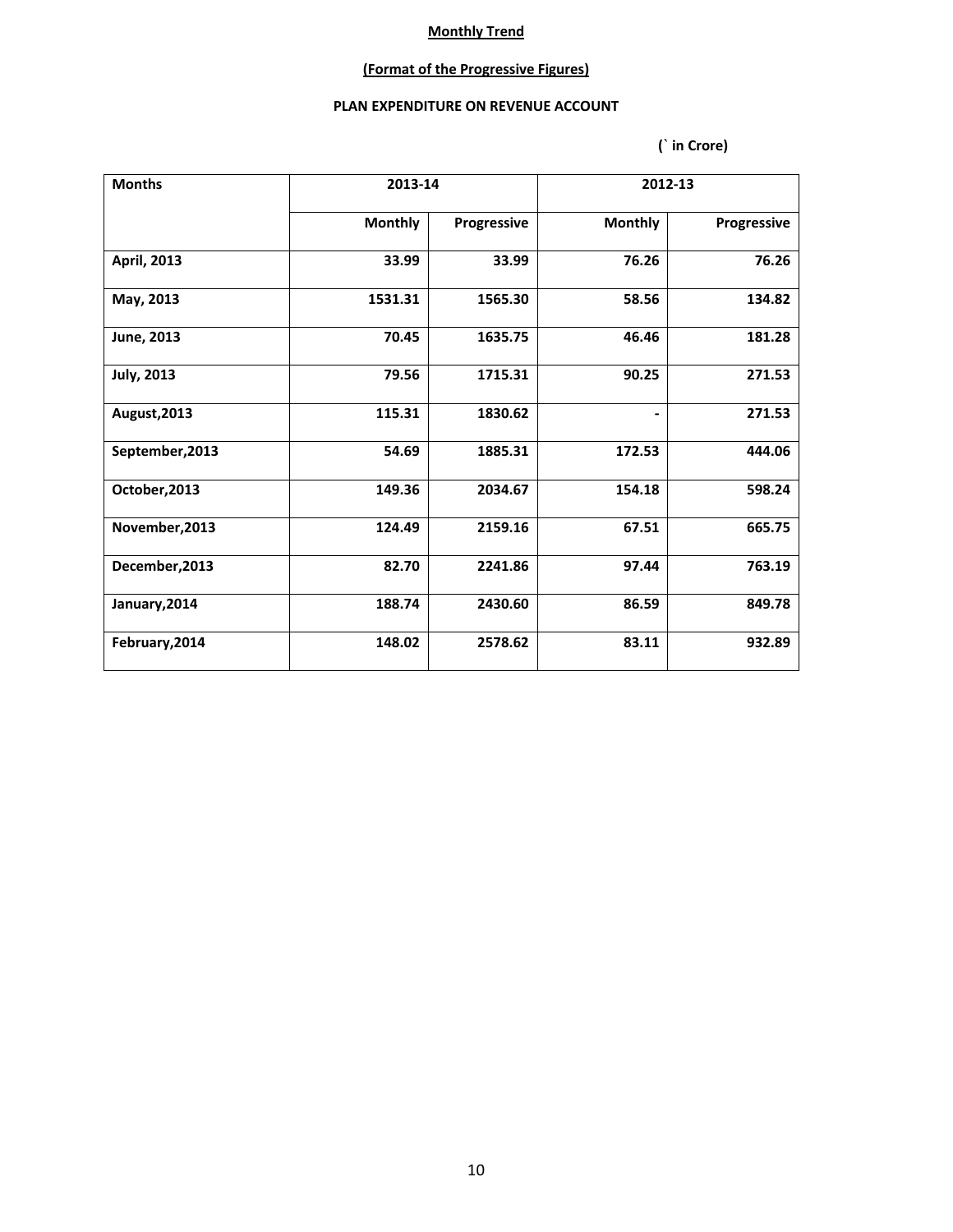### **(Format of the Progressive Figures)**

#### **PLAN EXPENDITURE ON CAPITAL ACCOUNT**

| <b>Months</b>      | 2013-14        |             |                | 2012-13     |
|--------------------|----------------|-------------|----------------|-------------|
|                    | <b>Monthly</b> | Progressive | <b>Monthly</b> | Progressive |
| <b>April, 2013</b> | $(-)3.18$      | $(-)3.18$   | 9.30           | 9.30        |
| May, 2013          | 86.26          | 83.08       | 42.89          | 52.19       |
| June, 2013         | 44.59          | 127.67      | 63.19          | 115.38      |
| <b>July, 2013</b>  | 109.01         | 236.68      | 172.48         | 287.86      |
| August, 2013       | 190.71         | 427.39      | 214.76         | 502.62      |
| September, 2013    | 164.37         | 591.76      | 321.76         | 824.38      |
| October, 2013      | 243.75         | 835.51      | 305.74         | 1130.12     |
| November, 2013     | 291.04         | 1126.55     | 306.08         | 1436.20     |
| December, 2013     | 149.74         | 1276.29     | 327.19         | 1763.39     |
| January, 2014      | 229.64         | 1505.93     | 533.80         | 2297.19     |
| February, 2014     | 264.86         | 1770.79     | 489.00         | 2786.19     |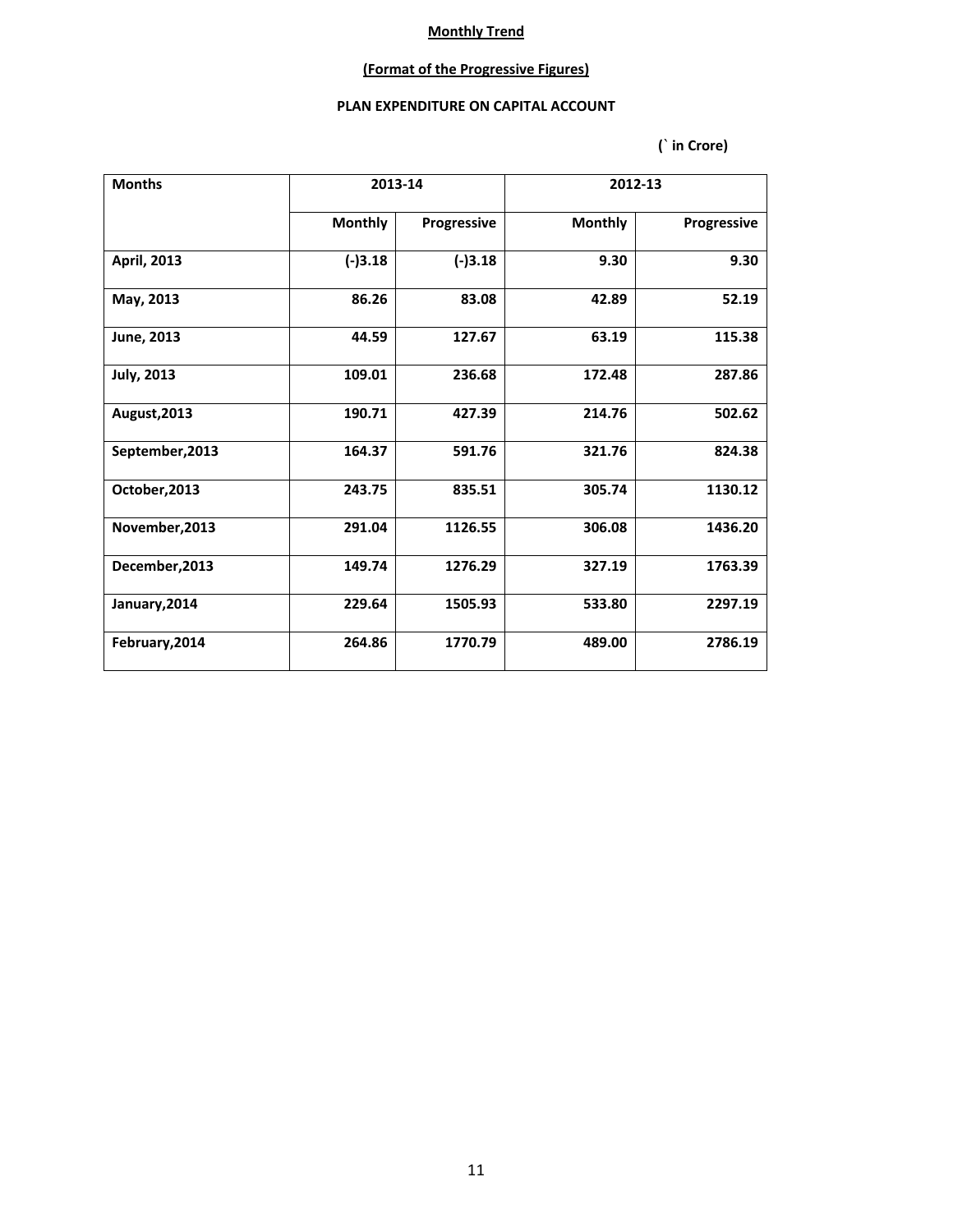## **(Format of the Progressive Figures)**

#### **TOTAL EXPENDITURE ON REVENUE ACCOUNT**

| <b>Months</b>     |                | 2013-14     |                | 2012-13     |
|-------------------|----------------|-------------|----------------|-------------|
|                   | <b>Monthly</b> | Progressive | <b>Monthly</b> | Progressive |
| April, 2013       | 1489.33        | 1489.33     | 1928.35        | 1928.35     |
| May, 2013         | 3047.31        | 4536.64     | 1442.93        | 3371.28     |
| June, 2013        | 1302.64        | 5839.28     | 1372.75        | 4744.03     |
| <b>July, 2013</b> | 2523.60        | 8362.88     | 1966.04        | 6710.07     |
| August, 2013      | 1518.11        | 9880.99     | 1850.08        | 8560.15     |
| September, 2013   | 1550.25        | 11431.24    | 1459.00        | 10019.15    |
| October, 2013     | 2265.37        | 13696.61    | 2508.89        | 12528.04    |
| November, 2013    | 2699.07        | 16395.68    | 1250.50        | 13778.54    |
| December, 2013    | 1625.23        | 18020.91    | 2648.89        | 16427.43    |
| January, 2014     | 2400.86        | 20421.77    | 2371.26        | 18798.69    |
| February, 2014    | 1965.86        | 22387.63    | 1561.08        | 20359.77    |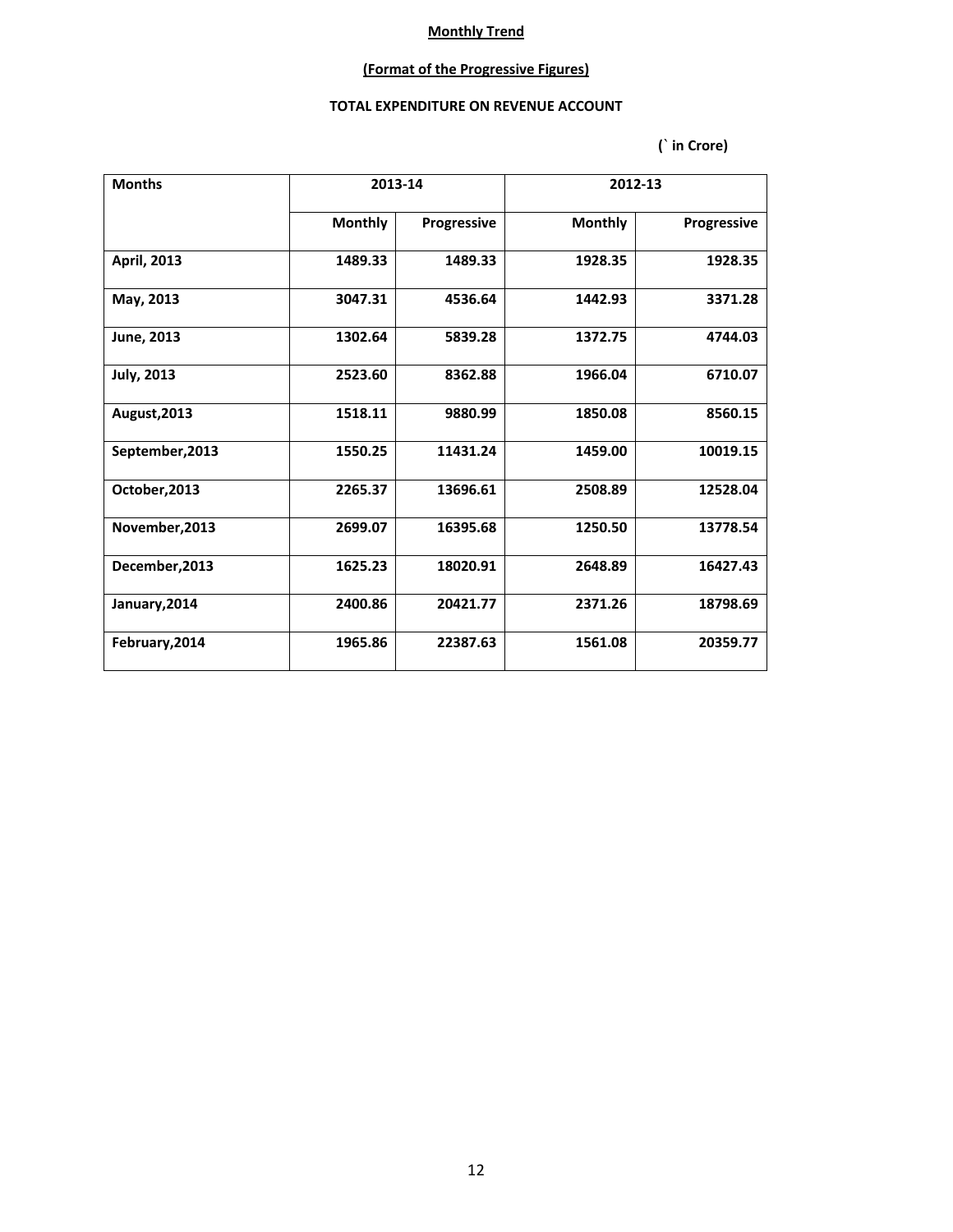### **(Format of the Progressive Figures)**

### **TOTAL EXPENDITURE ON CAPITAL ACCOUNT**

| <b>Months</b>     | 2013-14        |             | 2012-13        |             |
|-------------------|----------------|-------------|----------------|-------------|
|                   | <b>Monthly</b> | Progressive | <b>Monthly</b> | Progressive |
| April, 2013       | 2.92           | 2.92        | $(-)9.29$      | $(-)9.29$   |
| May, 2013         | 106.86         | 109.78      | 40.96          | 31.67       |
| June, 2013        | 75.97          | 185.75      | 56.16          | 87.83       |
| <b>July, 2013</b> | 123.03         | 308.78      | 195.48         | 283.31      |
| August, 2013      | 203.55         | 512.33      | 250.73         | 534.04      |
| September, 2013   | 206.20         | 718.53      | 372.73         | 906.77      |
| October, 2013     | 288.39         | 1006.92     | 324.75         | 1231.52     |
| November, 2013    | 310.31         | 1317.23     | 351.93         | 1583.45     |
| December, 2013    | 187.79         | 1505.02     | 350.02         | 1933.47     |
| January, 2014     | 324.81         | 1829.83     | 580.56         | 2514.03     |
| February, 2014    | 318.61         | 2148.44     | 508.90         | 3022.93     |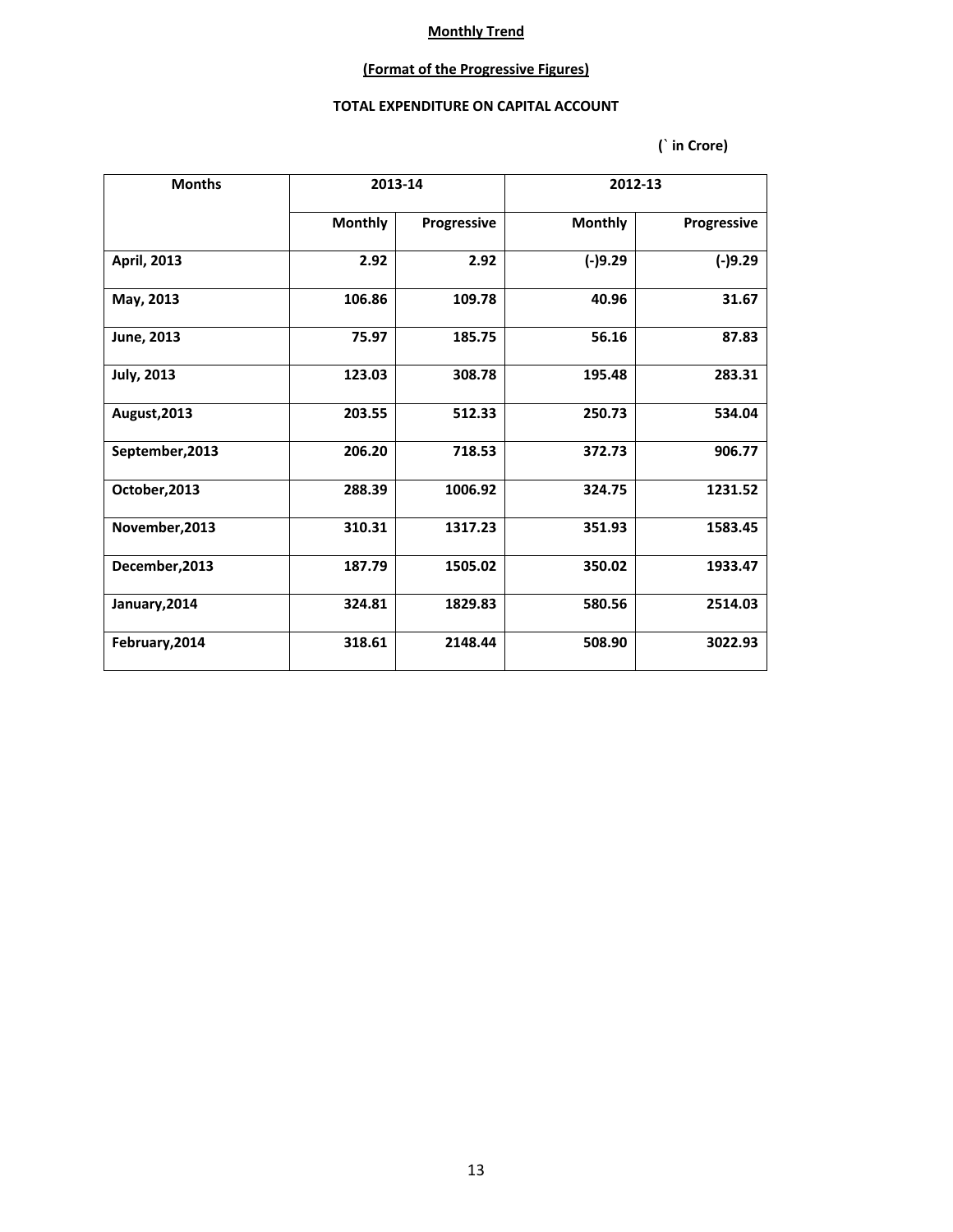### **(Format of the Progressive Figures)**

#### **LOANS & ADVANCES DISBURSED**

| <b>Months</b>      |                | 2013-14     |                | 2012-13     |  |  |
|--------------------|----------------|-------------|----------------|-------------|--|--|
|                    | <b>Monthly</b> | Progressive | <b>Monthly</b> | Progressive |  |  |
| <b>April, 2013</b> | 0.80           | 0.80        | ---            |             |  |  |
| May, 2013          | 1.00           | 1.80        | 9.24           | 9.24        |  |  |
| June, 2013         | 1.12           | 2.92        | 0.83           | 10.07       |  |  |
| <b>July, 2013</b>  | 30.48          | 33.40       | 7.69           | 17.76       |  |  |
| August, 2013       | 1.00           | 34.40       | 11.10          | 28.86       |  |  |
| September, 2013    | 2.34           | 36.74       | 2.14           | 31.00       |  |  |
| October, 2013      | 9.52           | 46.26       | 20.81          | 51.81       |  |  |
| November, 2013     | 3.80           | 50.06       | 1.77           | 53.58       |  |  |
| December, 2013     | 0.32           | 50.38       | 8.71           | 62.29       |  |  |
| January, 2014      | 12.83          | 63.21       | 3.19           | 65.48       |  |  |
| February, 2014     | 09.24          | 72.45       | 0.63           | 66.11       |  |  |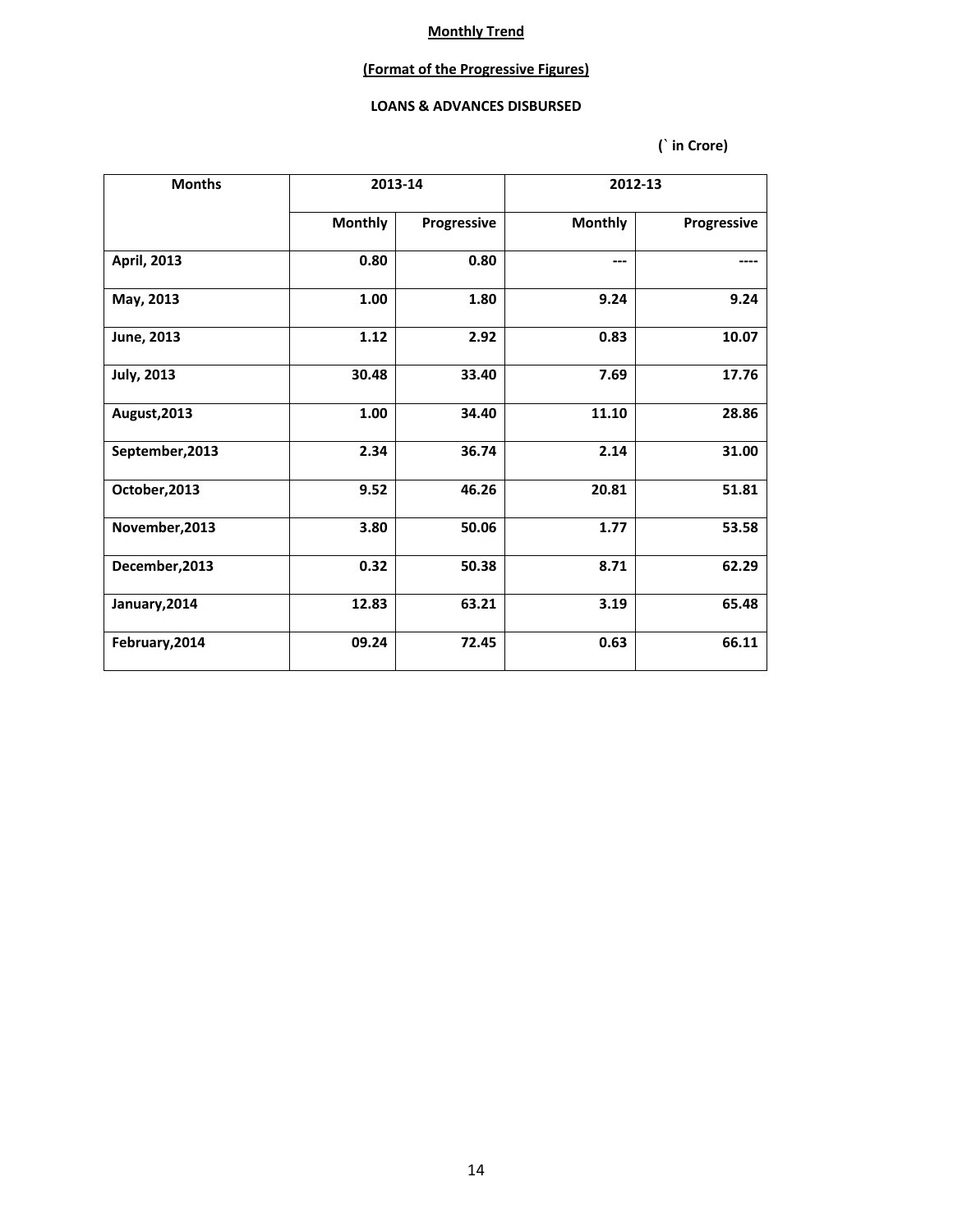### **(Format of the Progressive Figures)**

## **REVENUE SURPLUS**

 **(` in Crore)**

| <b>Months</b>     | 2013-14        |              | 2012-13        |               |
|-------------------|----------------|--------------|----------------|---------------|
|                   | <b>Monthly</b> | Progressive  | <b>Monthly</b> | Progressive   |
| April, 2013       | $(-)519.08$    | $(-)519.08$  | $(-)395.60$    | $(-)395.60$   |
| May, 2013         | (-)377.82      | $(-)896.90$  | $(-)869.82$    | $(-)1265.42$  |
| June, 2013        | $(-)817.16$    | $(-)1714.06$ | $(-)1061.90$   | $(-)2327.32$  |
| <b>July, 2013</b> | 987.83         | $(-)726.23$  | $(-)1047.68$   | $(-)3375.00$  |
| August, 2013      | $(-)949.03$    | $(-)1675.26$ | $(-)1334.28$   | $(-)4709.28$  |
| September, 2013   | 109.62         | 1565.64      | $(-)746.12$    | $(-)$ 5455.40 |
| October, 2013     | 961.08         | 2526.72      | 1521.96        | 6977.36       |
| November, 2013    | *1976.25       | $(-)$ 550.47 | $(-)856.00$    | $(-)7833.36$  |
| December, 2013    | 976.52         | 426.05       | 4684.57        | $(-)3148.79$  |
| January, 2014     | $(-)351.61$    | 74.44        | 4347.79        | 1199.00       |
| February, 2014    | 591.24         | 665.68       | 1119.82        | 2318.82       |

\*Taken less by 0.01 Crore for rounding adjustment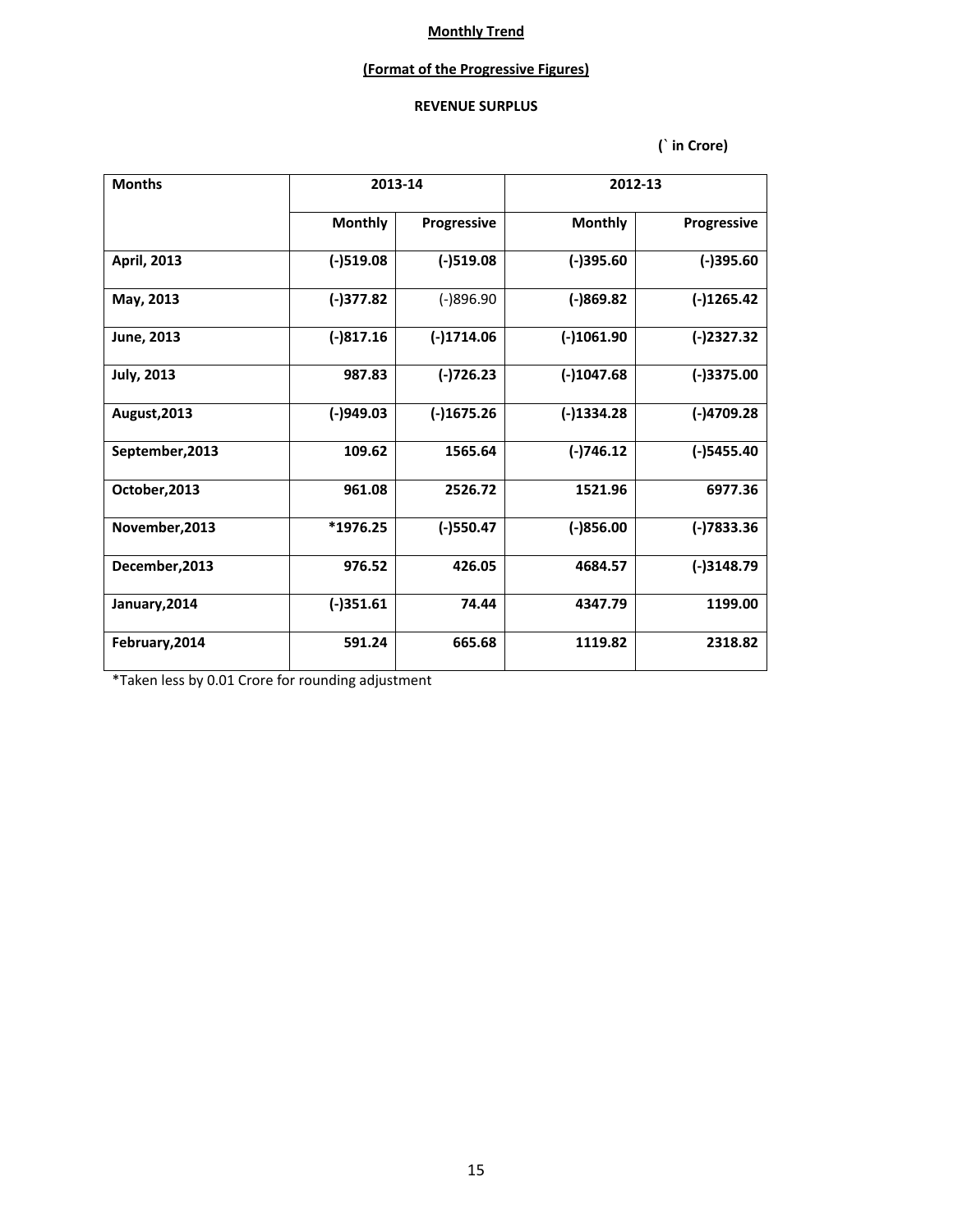### **(Format of the Progressive Figures)**

#### **FISCAL DEFICIT**

 **(` in Crore)**

| <b>Months</b>     | 2013-14         |              | 2012-13        |             |  |
|-------------------|-----------------|--------------|----------------|-------------|--|
|                   | <b>Monthly</b>  | Progressive  | <b>Monthly</b> | Progressive |  |
| April, 2013       | 522.65          | 522.65       | 386.17         | 386.17      |  |
| May, 2013         | 485.58          | 1008.23      | 919.92         | 1306.09     |  |
| June, 2013        | 894.13          | 1902.36      | 1118.72        | 2424.81     |  |
| <b>July, 2013</b> | 834.46          | $(-)1067.90$ | 1250.74        | 3675.55     |  |
| August, 2013      | 1153.42         | $(-)2221.32$ | 1671.10        | 5346.65     |  |
| September, 2013   | 98.75           | 2320.07      | 1045.82        | 6392.47     |  |
| October, 2013     | 1258.87         | 3578.94      | 1867.31        | 8259.78     |  |
| November, 2013    | $***(-)1662.25$ | 1916.69      | 1209.64        | 9469.42     |  |
| December, 2013    | $(-)1788.51$    | 1128.15      | $(-)4325.99$   | 5143.43     |  |
| January, 2014     | 689.14          | 1817.29      | $(-)3764.17$   | 1379.26     |  |
| February, 2014    | #(-)265.44      | 1551.85      | $(-)610.41$    | 768.85      |  |

\*\*\*Rounding adjustment made by 0.02 Crore

# Rounding adjustment made by (-) 0.02 Crore